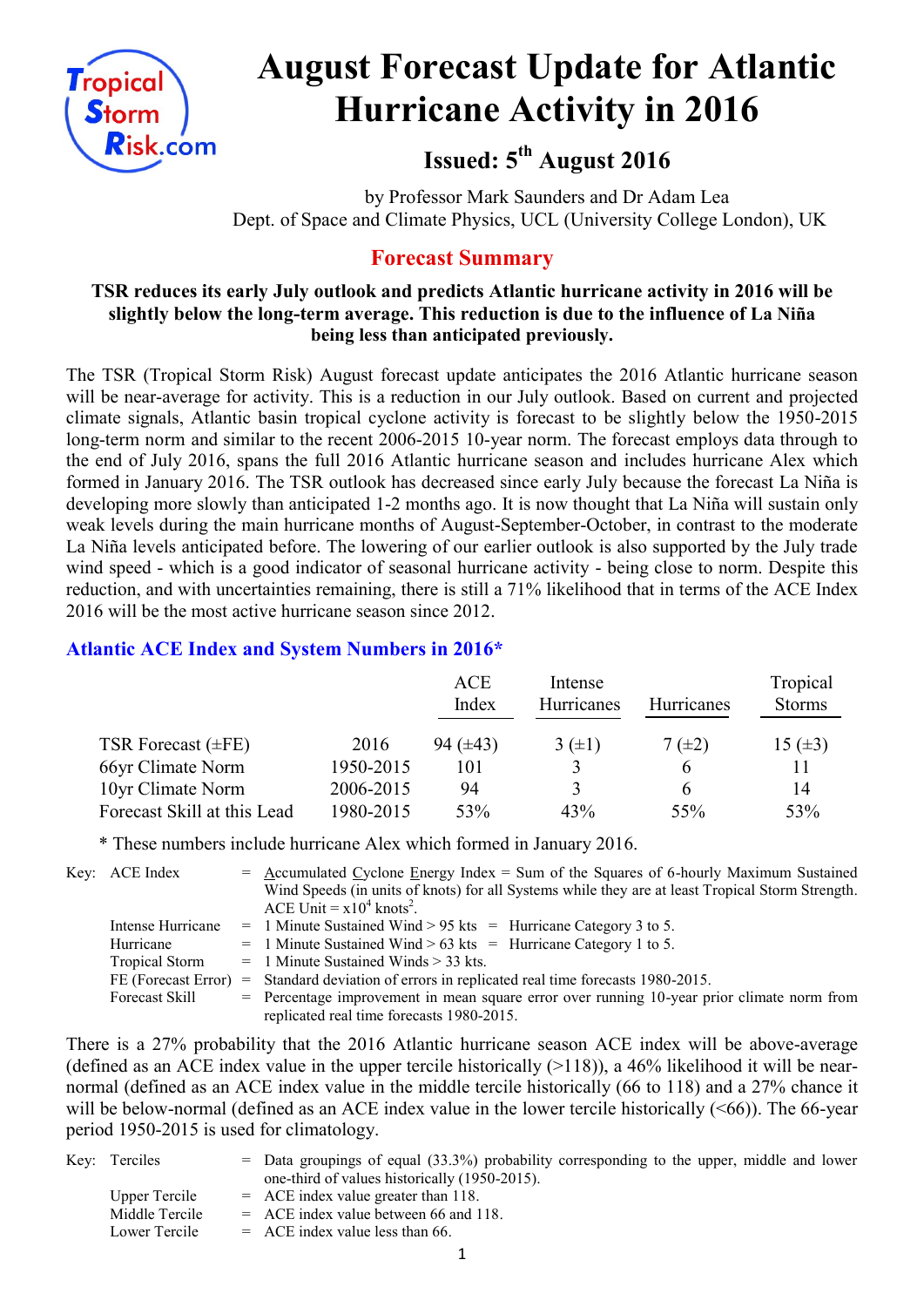## **ACE Index & Numbers Forming in the MDR, Caribbean Sea and Gulf of Mexico in 2016**

|                             |           | <b>ACE</b><br>Index | Intense<br>Hurricanes | <b>Hurricanes</b> | Tropical<br><b>Storms</b> |
|-----------------------------|-----------|---------------------|-----------------------|-------------------|---------------------------|
| TSR Forecast $(\pm FE)$     | 2016      | 76 (±42)            | $2 (+1)$              | 5 $(\pm 2)$       | $10 (\pm 2)$              |
| 66yr Climate Norm           | 1950-2015 | 79                  |                       |                   | 7                         |
| 10-yr Climate norm          | 2006-2015 | 79                  |                       |                   | 10                        |
| Forecast Skill at this Lead | 1980-2015 | 49%                 | 45%                   | 65%               | 67%                       |

The Atlantic hurricane Main Development Region (MDR) is the region  $10^{\circ}$ N-20<sup>o</sup>N,  $20^{\circ}$ W-60<sup>o</sup>W between the Cape Verde Islands and the Caribbean Lesser Antilles. A storm is defined as having formed within this region if it reached at least tropical depression status while in the area.

There is a 36% probability that the 2016 Atlantic hurricane season ACE index will be above-average (defined as an ACE index value in the upper tercile historically  $(>91)$ ), a 43% likelihood it will be nearnormal (defined as an ACE index value in the middle tercile historically (42 to 91) and a 21% chance it will be below-normal (defined as an ACE index value in the lower tercile historically  $(\leq 42)$ ). The 66-year period 1950-2015 is used for climatology.

## **USA Landfalling ACE Index and Numbers in 2016**

|                             |           | <b>ACE</b><br>Index | Hurricanes | Tropical<br><b>Storms</b> |
|-----------------------------|-----------|---------------------|------------|---------------------------|
| <b>TSR Forecast</b>         | 2016      | 19                  |            |                           |
| 66yr Climate Norm           | 1950-2015 | 23                  |            | ζ                         |
| 10yr Climate Norm           | 2006-2015 | 16                  |            |                           |
| Forecast Skill at this Lead | 1980-2015 | 26%                 | 8%         | $7\%$                     |

| Key: ACE Index | $=$ Accumulated Cyclone Energy Index $=$ Sum of the Squares of hourly Maximum Sustained                |
|----------------|--------------------------------------------------------------------------------------------------------|
|                | Wind Speeds (in units of knots) for all Systems while they are at least Tropical Storm                 |
|                | Strength and over the USA Mainland (reduced by a factor of 6). ACE Unit $= x10^4$ knots <sup>2</sup> . |
|                | Strike Category = Maximum 1 Minute Sustained Wind of Storm Directly Striking Land.                     |

USA Mainland  $=$  Brownsville (Texas) to Maine

USA landfalling intense hurricanes are not forecast since we have no skill at any lead.

There is a 37% probability that in 2016 the USA landfalling ACE index will be above average (defined as a USA ACE index value in the upper tercile historically (>2.49)), a 31% likelihood it will be near-normal (defined as a USA ACE index value in the middle tercile historically (1.00 to 2.49)) and a 32% chance it will be below-normal (defined as a USA ACE index value in the lower tercile historically (<1.00)). The 66-year period 1950-2015 is used for climatology.

## **Caribbean Lesser Antilles Landfalling Numbers in 2016**

|                             |           | ACE<br>Index | Intense<br><b>Hurricanes</b> | <b>Hurricanes</b> | Tropical<br><b>Storms</b> |
|-----------------------------|-----------|--------------|------------------------------|-------------------|---------------------------|
| <b>TSR Forecast</b>         | 2015      | 08           |                              |                   |                           |
| 66yr Climate Norm           | 1950-2015 | 13           |                              |                   |                           |
| 10yr Climate Norm           | 2006-2015 | 0.8          |                              |                   |                           |
| Forecast Skill at this Lead | 1980-2015 | 34%          | 12%                          | 23%               | $22\%$                    |

Key:  $ACE Index = Accumulated Cyclone Energy Index = Sum of the Squares of hourly Maximum Sustainable$ Wind Speeds (in units of knots) for all Systems while they are at least Tropical Storm Strength and within the region 10˚-18˚N, 63˚-60˚W (reduced by a factor of 6). ACE Unit =  $x10^4$  knots<sup>2</sup>.

Strike Category = Maximum 1 Minute Sustained Wind of Storm Directly Striking Land.

Lesser Antilles = Island Arc from Anguilla to Trinidad Inclusive.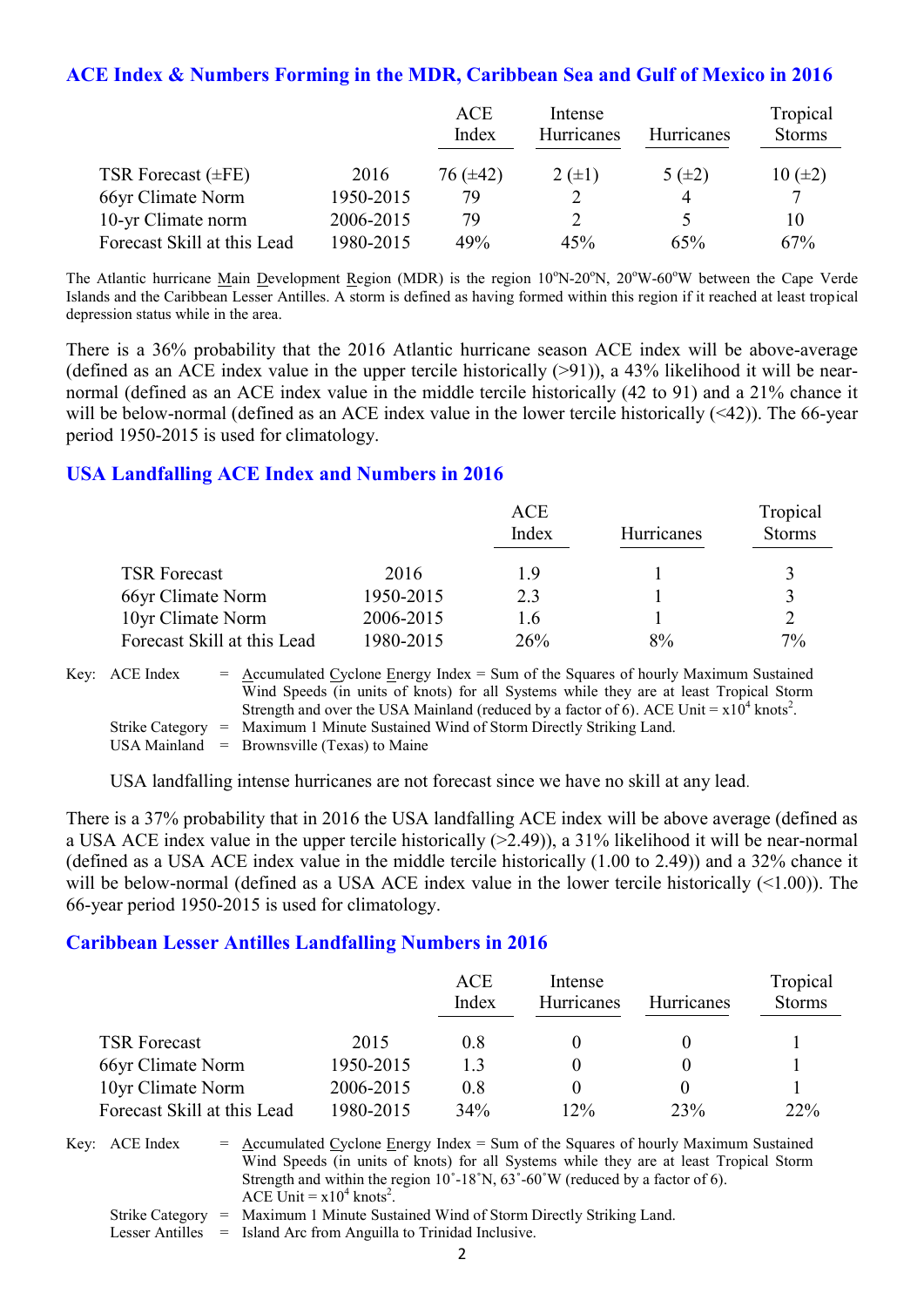## **Methodology and Key Predictors for 2016**

The TSR statistical seasonal hurricane forecast model divides the North Atlantic into three regions and employs separate forecast models for each region before summing the regional hurricane forecasts to obtain an overall forecast. For two of these three regions (tropical North Atlantic, and the Caribbean Sea and Gulf of Mexico) the forecast model pools different environmental fields involving August-September sea surface temperatures (SSTs) and July-September trade wind speed to select the environmental field or combination of fields which gives the highest replicated real-time skill for hurricane activity over the prior 10-year period. The nature of this process means that the details of the seasonal forecast model can vary subtly from year-to-year and also with lead time within the same year. Separate forecast models are employed to predict the July-September trade wind speed and to predict the August-September SSTs. Finally bias corrections are employed for each predictand based on the forecast model performance for that predictand over the prior 10 years.

The main factors behind the TSR forecast for a near-average hurricane season in 2016 are the anticipated near-neutral effect of the July-September forecast trade wind at 925mb height over the Caribbean Sea and tropical North Atlantic region  $(7.5°N - 17.5°N, 30°W - 100°W)$ , and the slight enhancing effect of the August-September forecast sea surface temperature for the Atlantic MDR  $(10°N - 20°N, 20°W - 60°W)$ . The current forecasts for these predictors are  $0.35\pm0.40$  ms<sup>-1</sup> weaker than normal - which is stronger than the early July forecast of  $0.81\pm0.67$  ms<sup>-1</sup> weaker than normal (1980-2015 climatology), and  $0.39\pm0.13^{\circ}$ C warmer than normal - which is slightly warmer than the early July forecast value of  $0.25\pm0.19^{\circ}$ C warmer than normal (1980-2015 climatology). The July-September 2016 trade wind prediction is based on the observed July 2016 trade wind speed anomaly. The forecast skills for these predictors at this lead are 83% and 82% respectively assessed for 1980-2015. Near-neutral trade wind speed favours average vorticity and average vertical wind shear where Atlantic hurricanes form. Warmer than normal waters provide additional heat and moisture to aid hurricane formation and intensification.

#### **The Precision of Seasonal Hurricane Forecasts**

The figure below displays the seasonal forecast skill for North Atlantic hurricane activity for the most recent 13-year period between 2003 and 2015. This assessment uses the seasonal forecast values issued publicly in real-time by the three forecast centres TSR, NOAA (National Oceanic and Atmospheric Administration) and CSU (Colorado State University). Skill is assessed as a function of lead time for two



measures of hurricane activity: ACE and hurricane numbers. Forecast precision is assessed using the Mean Square Skill Score (MSSS) which is the percentage improvement in mean square error over a climatology forecast. Positive skill indicates that the model performs better than climatology, while a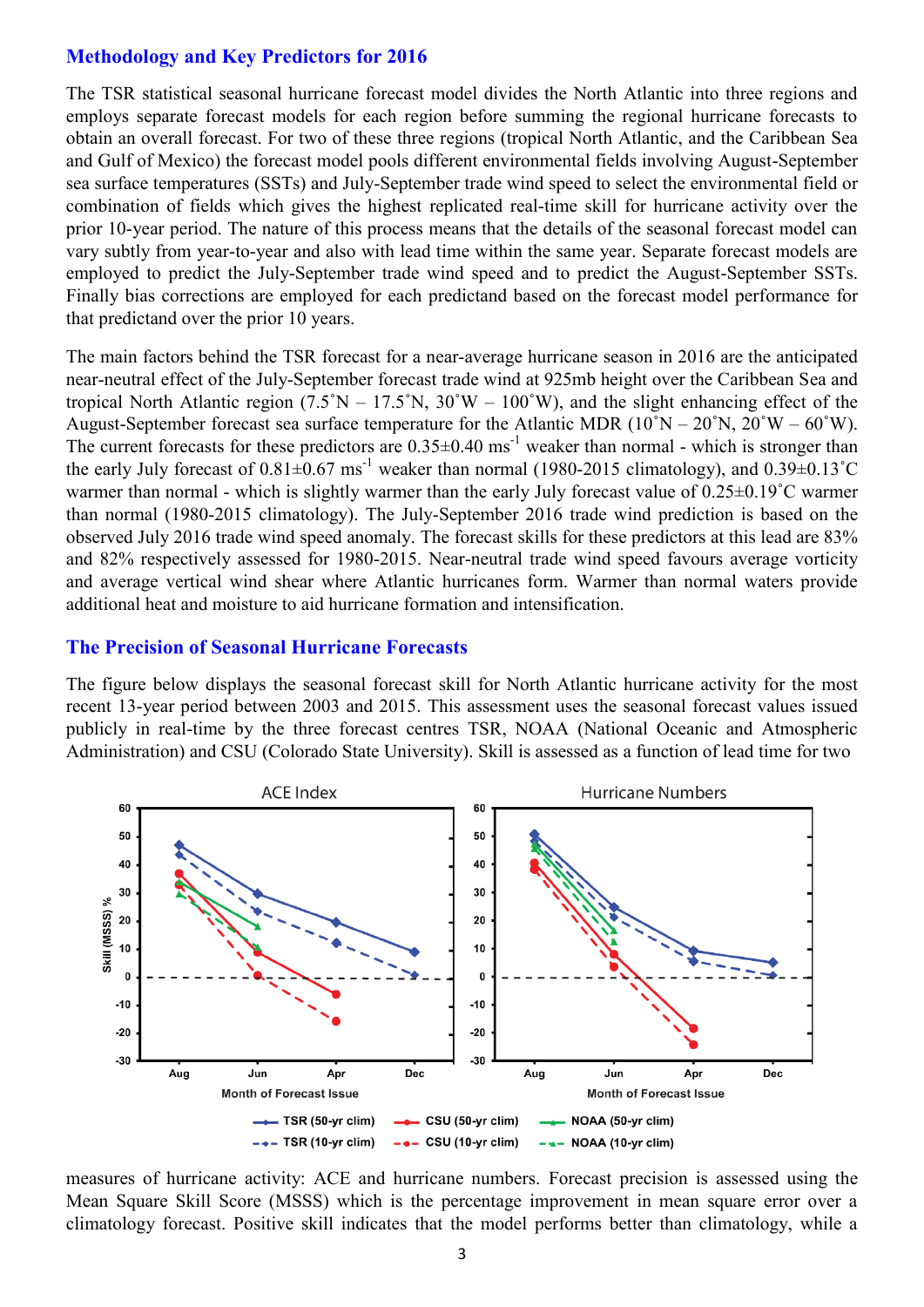negative skill indicates that it performs worse than climatology. Two different climatologies are used: a fixed 50-year (1951-2000) climatology and a running prior 10-year climate norm.

It should be noted that NOAA does not issue seasonal hurricane outlooks before late May and that CSU stopped providing quantitative extended-range hurricane outlooks from the prior December in 2011. It is clear from the figure that there is little skill in forecasting the upcoming number of hurricanes from the previous December. Skill climbs slowly as the hurricane season approaches with moderate-to-good skill levels being achieved from early August. TSR was the best performing statistical seasonal forecast model in predicting ACE and hurricane numbers at all lead times for 2003-2015.

## **Further Information and Next Forecast**

Further information about TSR forecasts and verifications may be obtained from the TSR web site *http://www.tropicalstormrisk.com*. This is the final TSR outlook for the 2016 North Atlantic hurricane season. TSR will issue its extended range outlook for the 2017 Atlantic hurricane season in early December 2016.

## **Appendix – Predictions from Previous Months**

| <b>Atlantic ACE Index and System Numbers 2016</b> |               |                |                                    |            |                       |  |  |
|---------------------------------------------------|---------------|----------------|------------------------------------|------------|-----------------------|--|--|
|                                                   |               | ACE<br>Index   | Named<br>Tropical<br><b>Storms</b> | Hurricanes | Intense<br>Hurricanes |  |  |
| Average Number (1950-2015)                        |               | 101            | 11                                 | 6          | $\overline{3}$        |  |  |
| Average Number (2006-2015)                        |               | 94             | 14                                 | 6          | 3                     |  |  |
|                                                   | 5 Aug 2016    | 94 $(\pm 43)$  | 15 $(\pm 3)$                       | $7(\pm 2)$ | 3(±1)                 |  |  |
|                                                   | 5 July 2016   | 115 $(\pm 44)$ | $16 (\pm 3)$                       | $8 (+2)$   | 3(±1)                 |  |  |
| <b>TSR Forecasts</b>                              | 27 May 2016   | 130 $(\pm 49)$ | 17 $(\pm 4)$                       | $9 (+3)$   | $4(\pm 2)$            |  |  |
|                                                   | 5 Apr 2016    | $80 (\pm 57)$  | 12 $(±4)$                          | $6(\pm 3)$ | $2 (+2)$              |  |  |
|                                                   | 16 Dec 2015   | 79 $(\pm 57)$  | 13 $(\pm 5)$                       | 5(.43)     | $2 (+2)$              |  |  |
|                                                   | 4 Aug 2016    | 100            | 15                                 | 6          | 2                     |  |  |
| <b>CSU</b> Forecasts                              | 1 July 2016   | 95             | 15                                 | 6          | $\overline{2}$        |  |  |
|                                                   | 1 June 2016   | 94             | 14                                 | 6          | $\overline{2}$        |  |  |
|                                                   | 14 April 2016 | 93             | 13                                 | 6          | $\mathfrak{D}$        |  |  |
| <b>NOAA Forecast</b>                              | 27 May 2016   | 60-130         | $10-16$                            | $4 - 8$    | $1 - 4$               |  |  |
| UK Met Office                                     | 12 May 2016   | 129            | 15                                 | 9          |                       |  |  |

#### **1. Atlantic ACE Index and System Numbers\***

\* These numbers include hurricane Alex which formed in January 2016.

#### **2. MDR, Caribbean Sea and Gulf of Mexico ACE Index and Numbers**

| <b>MDR, Caribbean Sea and Gulf of Mexico ACE Index and Numbers 2016</b> |             |                |                                    |            |                       |  |  |
|-------------------------------------------------------------------------|-------------|----------------|------------------------------------|------------|-----------------------|--|--|
|                                                                         |             | ACE<br>Index   | Named<br>Tropical<br><b>Storms</b> | Hurricanes | Intense<br>Hurricanes |  |  |
| Average Number (1950-2015)                                              |             | 79             |                                    | 4          |                       |  |  |
| Average Number (2006-2015)                                              |             | 79             | 10                                 |            |                       |  |  |
| <b>TSR Forecasts</b>                                                    | 5 Aug 2016  | $76 (\pm 42)$  | $10 (\pm 2)$                       | 5(±2)      | $2 (+1)$              |  |  |
|                                                                         | 5 July 2016 | 98 $(\pm 41)$  | 11 $(\pm 2)$                       | $6(\pm 2)$ | $3(+2)$               |  |  |
|                                                                         | 27 May 2016 | 111 $(\pm 44)$ | $12 (+3)$                          | $7(\pm 2)$ | $4(\pm 2)$            |  |  |
|                                                                         | 5 Apr 2016  | 65 $(\pm 53)$  | $8(\pm 3)$                         | $4(\pm 2)$ | $2 (+2)$              |  |  |